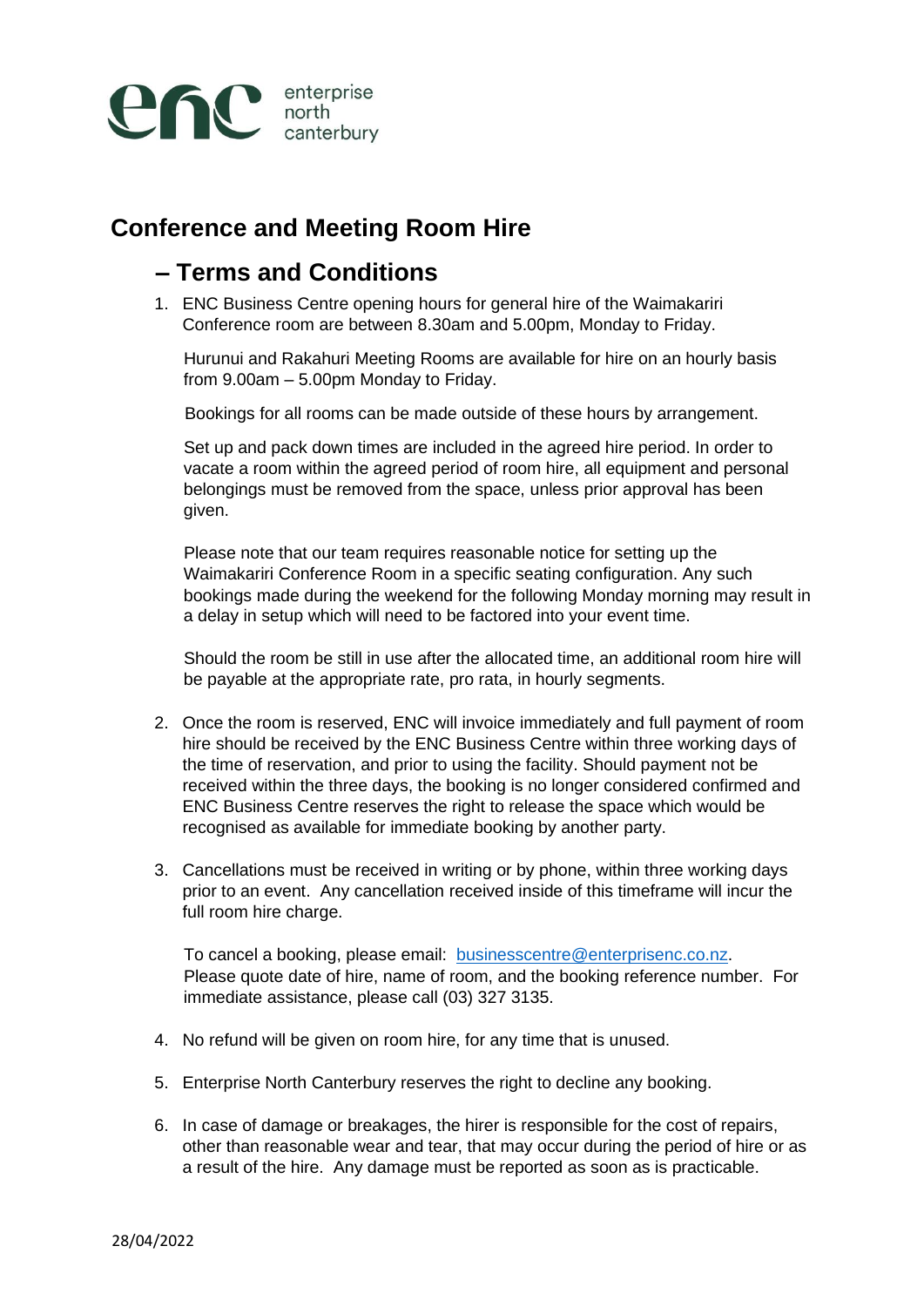

Please do not affix anything to the walls. This is with the exception of 3M adhesive flipchart sheets.

7. The business centre is a public facility, please look after your personal belongings. The conference and meeting rooms can be locked. Please see the front desk for the security code.

Enterprise North Canterbury does not take responsibility for damage or loss of items before, during and after an event. Please check that you have appropriate insurance cover.

- 8. Security guards and patrol services can be arranged if required. Additional charges will apply. If security personnel have to be called during an event, the costs incurred will be passed on to the Hirer.
- 9. The Hirer shall not sub-let the hire of the premises.
- 10. The ENC Business Centre shall not permit anything in the facility or its environs which is illegal, disorderly or offensive. Enterprise North Canterbury reserves the right to be the judge of whether an activity is disorderly or offensive.
- 11. ENC Business Centre is a NON-SMOKING environment. If you are a smoker please move away from the entrances so as the smoke does not enter the premises.
- 12. No animals are permitted in the ENC Business Centre, with the exception of those required by law (eg: guide dogs) unless with the approval of the Enterprise North Canterbury.
- 13. Open fires, smoke machines, naked flames (including candles and kerosene lamps) barbecues or spits either insider or outside the facility, are not permitted without prior written consent of Enterprise North Canterbury. If a fire alarm is set off by the use of these items, then call out charges for the fire appliance and other possible related services will be incurred to the Hirer.
- 14. The maximum number of persons permitted in ENC Business Centre is Fifty (50). Enterprise North Canterbury reserves the right to restrict excessive numbers of people from entering the venue, in accordance with the policy of the Waimakariri District Council Building Consent.
- 15. Parking onsite is limited and subject to availability. Please see our ENC Business Centre Manager for advice on the local parking options.
- 16. Catering suppliers to ENC Business Centre are accepted on an approval basis and a list of preferred caterers is available. Provision of own food and beverages, or supply through a non-preferred caterer must be agreed upon by the Business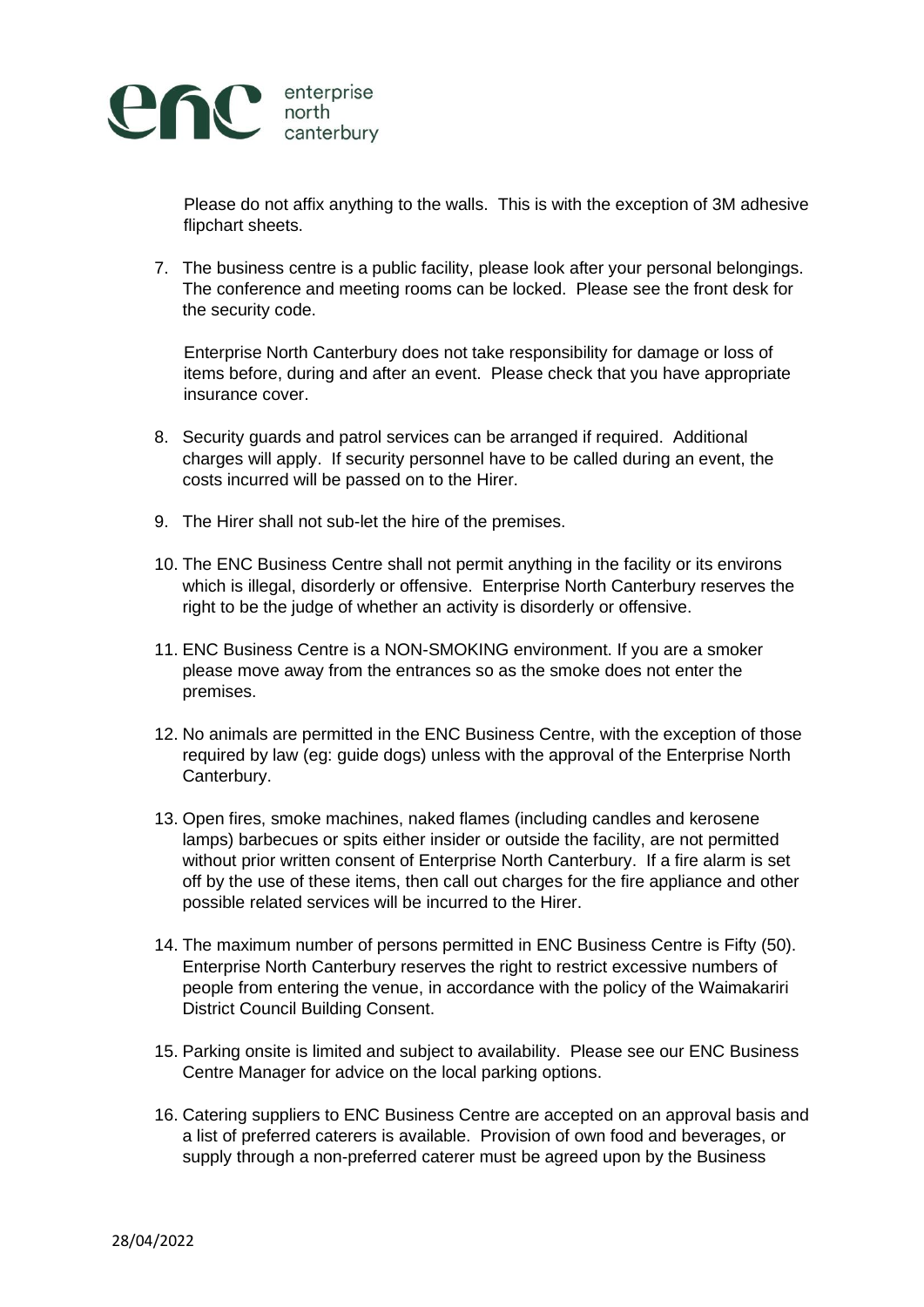

Centre Manager. There is an additional charge for glass hire of \$0.50c+GST per glass and an additional cleaning charge of \$30.00+GST No food preparation or sale of food is permitted on site unless by prior arrangement.

- 17. Consumption of liquor is permitted subject to compliance with Good Host Responsibility. [https://www.waimakariri.govt.nz/services/environmental-health](https://www.waimakariri.govt.nz/services/environmental-health-licensing/alcohol-licensing)[licensing/alcohol-licensing](https://www.waimakariri.govt.nz/services/environmental-health-licensing/alcohol-licensing)[.](http://www.waimakariri.govt.nz/services/environmental-health-licensing/alcohol-licensing)
- 18. Equipment supplied within the ENC Business Centre includes an internet enabled Smart TV and whiteboard in each room. Additional equipment is available for hire either through ENC Business Centre, or through your preferred audio-visual supplier.

All equipment requirements must be advised 48 hours advance of the event in order to ensure it is set up and supplied in the way expected by the organiser.

Enterprise North Canterbury takes all care, but is not liable in the event of the failure of equipment to be available or working during the hire of the venue.

- 19. Furniture should be left in a tidy state. Should additional furniture be required, ENC Business Centre can organise hire at an additional cost. Should the Hirer opt to have their own furniture supplied, details including delivery, collection times, set up and pack down responsibilities must be provided to the ENC Business Centre Manager. There is no onsite storage available for additional furniture. Room hire fees would apply should furniture or additional equipment be stored onsite. Onsite ENC Business Centre furniture includes:
	- 16 Boardroom adjustable swivel chairs
	- 40 Theatre interlocking padded chairs
	- 6 Folding Tables 1800 x 900 folding tables
	- 1 Folding Table 1800 x 600 folding table
	- 4 Square Tables 600 x 600 square

Hurunui and Rakahuri Meeting Rooms have set (non-folding) boardroom table.

- 20 General cleaning is included in the room hire fee. Where an event has created cleaning over normal requirements, or if furniture and fittings have been soiled, or paint removed from the walls, the organiser will incur a cleaning fee or repair fee. Glitter, confetti, streamers and chewing gum are prohibited and their use would be considered as needing additional cleaning costs. In the case of excess rubbish, ENC Business Centre reserves the right to on charge disposal fees.
- 21 Photography, sound or video recording of events or guests in the ENC Business Centre must receive prior permission through Enterprise North Canterbury.
- 22 Advertising of the ENC Business Centre name and/or logo in print and/or audiovisual display requires permission, and all proposed artwork must be approved by Enterprise North Canterbury prior to publication.